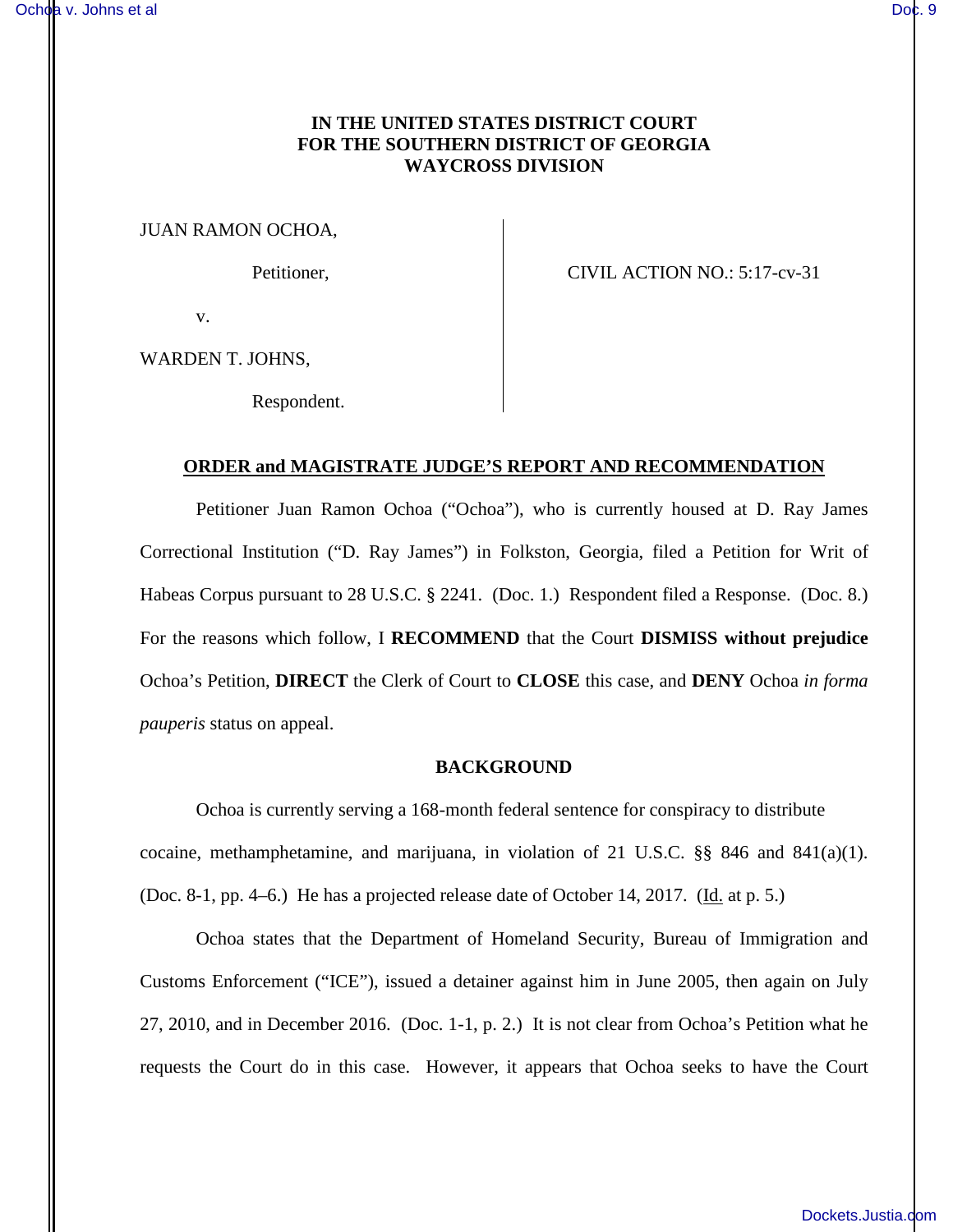remove the immigration detainer against him so that he may be eligible for halfway house placement. Respondent asserts that the Court should not review the relative merits of Ochoa's Petition because he has not exhausted his available administrative remedies. (Doc. 8.) Additionally, Respondent argues that the Court cannot grant Ochoa the relief he seeks.

## **DISCUSSION**

## **I. Whether Ochoa Exhausted his Administrative Remedies**

### **A. Legal Requirements for Exhaustion**

The Eleventh Circuit Court of Appeals has held that a Section 2241 petitioner's failure to exhaust administrative remedies is not a jurisdictional defect. Santiago-Lugo v. Warden, 785 F.3d 467, 474 (11th Cir. 2015); see also Fleming v. Warden of FCI Tallahassee, 631 F. App'x 840, 842 (11th Cir. 2015) ("[Section] 2241's exhaustion requirement was judicially imposed, not congressionally mandated, and . . . nothing in the statute itself support[s] the conclusion that the requirement [is] jurisdictional."). Nevertheless, the Eleventh Circuit has noted "that the exhaustion requirement is still a requirement and that courts cannot 'disregard a failure to exhaust . . . if the respondent properly asserts the defense." Id. (citing Santiago-Lugo, 785 F.3d at 475). Failure to exhaust administrative remedies is an affirmative defense and inmates are not required to specially plead or demonstrate exhaustion in their complaint. Jones v. Bock, 549 U.S. 199, 216 (2007). However, the normal pleading rules still apply, and dismissal is appropriate when an affirmative defense appears on the face of a complaint—making it clear that a prisoner cannot state a claim for relief. Id. at 214–15. Thus, when a party admits in his complaint or petition that he has not exhausted the grievance process, dismissal is warranted. See Okpala v. Drew, 248 F. App'x 72 (11th Cir. 2007); Cole v. Ellis, No. 5:10-CV-00316-RS-GRJ, 2010 WL 5564632, at \*3 (N.D. Fla. Dec. 28, 2010); Rashid v. Liberty Cty. Jail, CV410-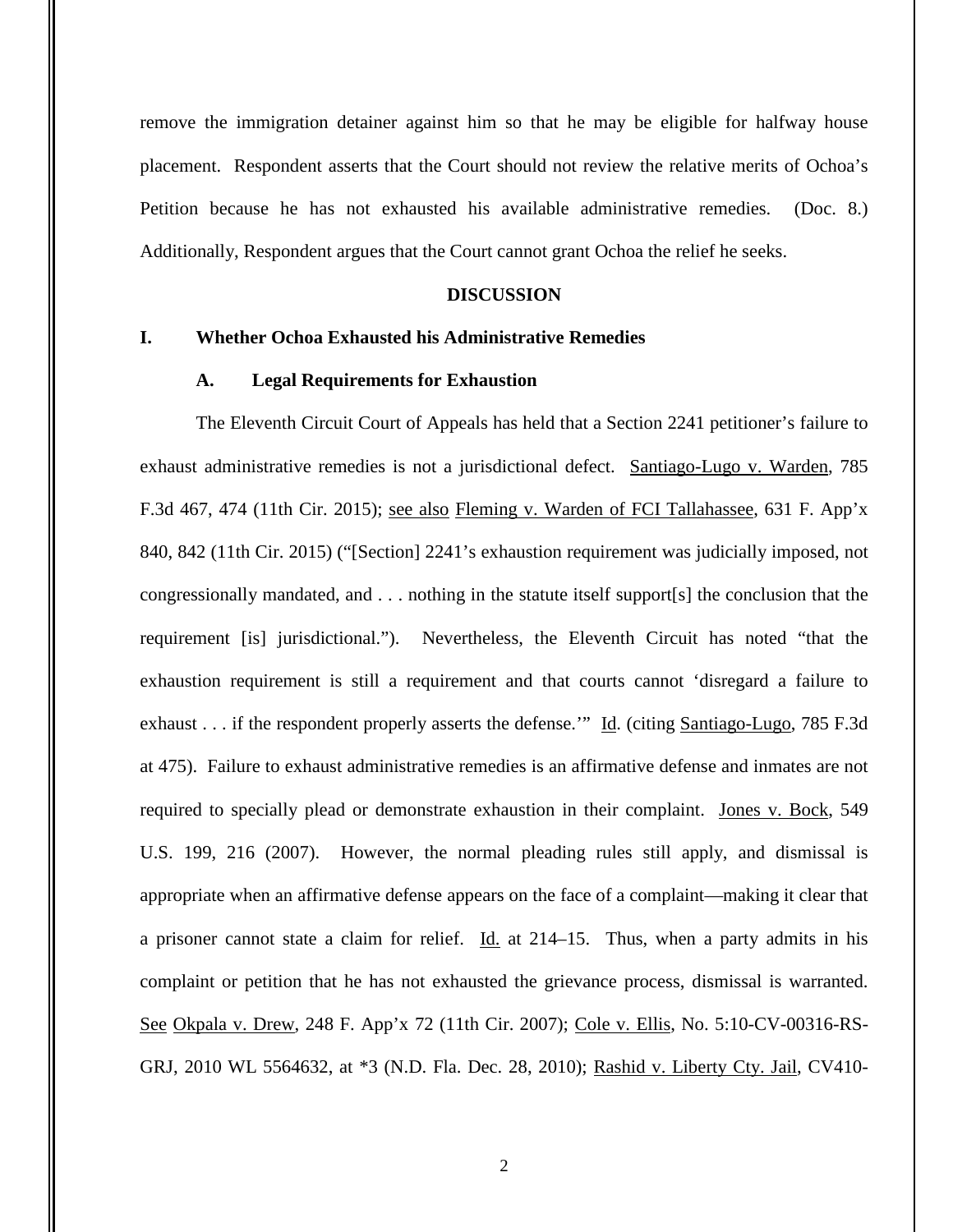092, 2010 WL 3239241, at \*1 n.1 (S.D. Ga. May 3, 2010) ("Nothing in Jones . . . forbids the Court from dismissing a complaint pursuant to [42 U.S.C.] § 1997e(a) if it is clear from the face of the complaint that the prisoner has not exhausted all administrative remedies available to him.").

The requirement that the exhaustion of remedies occur "first in an agency setting allows 'the agency [to] develop the necessary factual background upon which decisions should be based' and giv[es] 'the agency a chance to discover and correct its own errors.'" Green v. Sec'y for Dep't of Corr., 212 F. App'x 869, 871 (11th Cir. 2006) (quoting Alexander v. Hawk, 159 F.3d 1321, 1327 (11th Cir. 1998) (first alteration in original)). Furthermore, requiring exhaustion in the prison setting "eliminate[s] unwarranted federal-court interference with the administration of prisons" and allows "corrections officials time and opportunity to address complaints internally before allowing the initiation of a federal case." Woodford v. Ngo, 548 U.S. 81, 93 (2006).<sup>1</sup>

The United States Supreme Court has noted exhaustion must be "proper." Id. at 92. "Proper exhaustion demands compliance with an agency's deadlines and other critical procedural rules because no adjudicative system can function effectively without imposing some orderly structure on the course of its proceedings." Id. at 90–91. In other words, an institution's requirements define what is considered exhaustion. Jones, 549 U.S. at 218. It is not the role of the court to consider the adequacy or futility of the administrative remedies afforded to the inmate. Higginbottom v. Carter, 223 F.3d 1259, 1261 (11th Cir. 2000). The court's focus

 $\overline{a}$ 

<sup>&</sup>lt;sup>1</sup> Although Woodford was a civil rights suit rather than a habeas petition, the Court "noted that the requirement of exhaustion is imposed by *administrative law* in order to ensure that the agency addresses the issues on the merits." Fulgengio v. Wells, CV309-26, 2009 WL 3201800, at \*4 (S.D. Ga. Oct. 6, 2009) (emphasis in original) (quoting Woodford, 548 U.S. at 90) (internal punctuation omitted). Thus, exhaustion requirements are applicable to habeas petitions.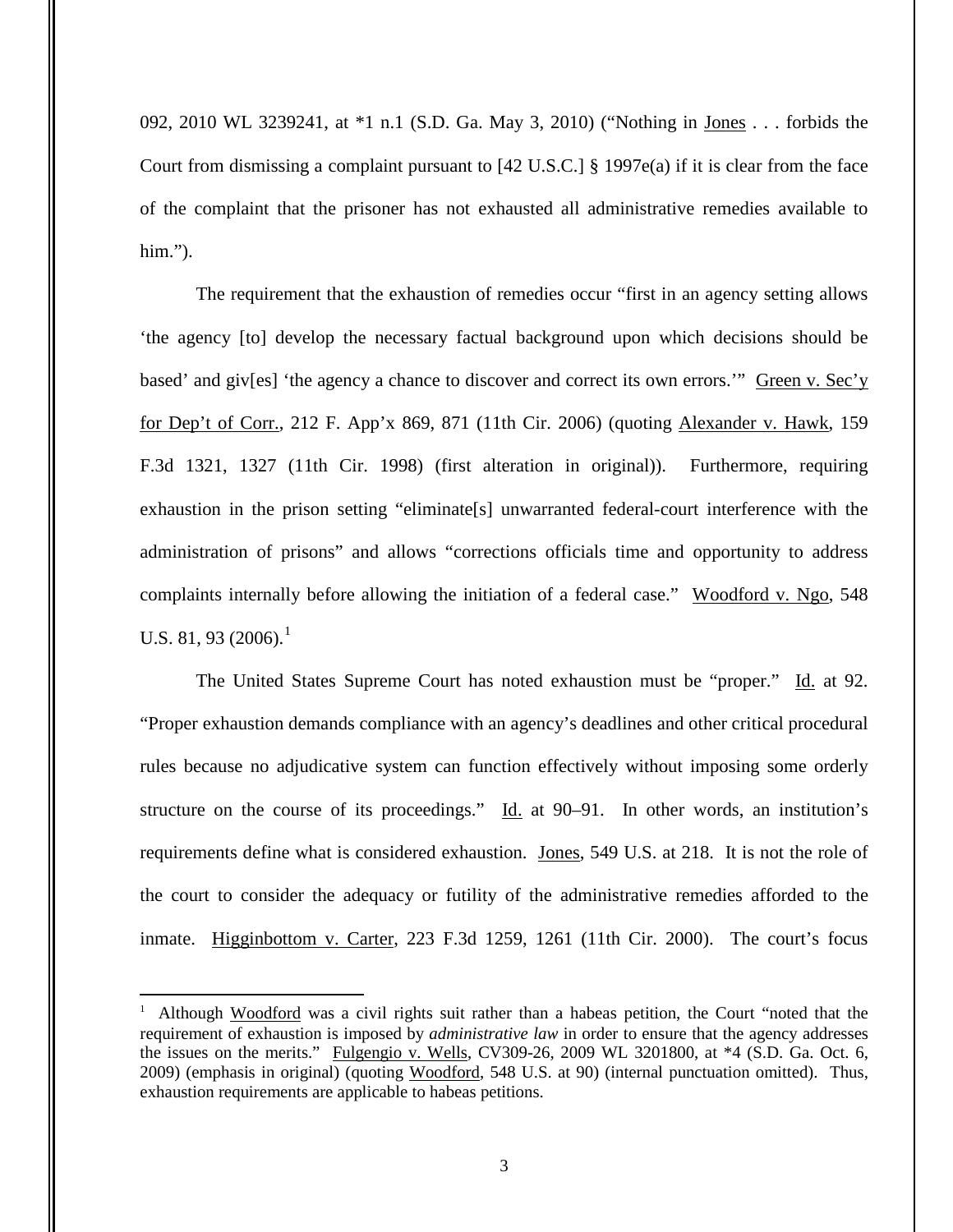should be on what remedies are available and whether the inmate pursued these remedies prior to filing suit. Id.

Thus, under the law, prisoners must do more than simply initiate grievances; they must also appeal any denial of relief through all levels of review that comprise the agency's administrative grievance process. Bryant v. Rich, 530 F.3d 1368, 1378 (11th Cir. 2008) ("To exhaust administrative remedies in accordance with the PLRA [Prison Litigation Reform Act], prisoners must 'properly take each step within the administrative process.'") (quoting Johnson v. Meadows, 418 F.3d 1152, 1157 (11th Cir. 2005)); Sewell v. Ramsey, No. CV406-159, 2007 WL 201269 (S.D. Ga. Jan. 27, 2007) (finding that a plaintiff who is still awaiting a response from the warden regarding his grievance is still in the process of exhausting his administrative remedies).

### **B. Standard of Review for Exhaustion**

"Even though a failure-to-exhaust defense is non-jurisdictional, it is like" a jurisdictional defense because such a determination "ordinarily does not deal with the merits" of a particular cause of action. Bryant, 530 F.3d at 1374 (internal punctuation and citation omitted). Further, a judge "may resolve factual questions" in instances where exhaustion of administrative remedies is a defense before the court. Id. In these instances, "it is proper for a judge to consider facts outside of the pleadings and to resolve factual disputes so long as the factual disputes do not decide the merits and the parties have sufficient opportunity to develop a record." Id. at 1376.

In Turner v. Burnside, 541 F.3d 1079 (11th Cir. 2008), the Eleventh Circuit set forth a "two-step process" that lower courts must employ when examining the issue of exhaustion of administrative remedies. First, the court is to take the plaintiff's version of the facts regarding exhaustion as true. Id. at 1082. If, even under the plaintiff's version of the facts, the plaintiff has not exhausted, the complaint must be dismissed. Id. However, if the parties' conflicting facts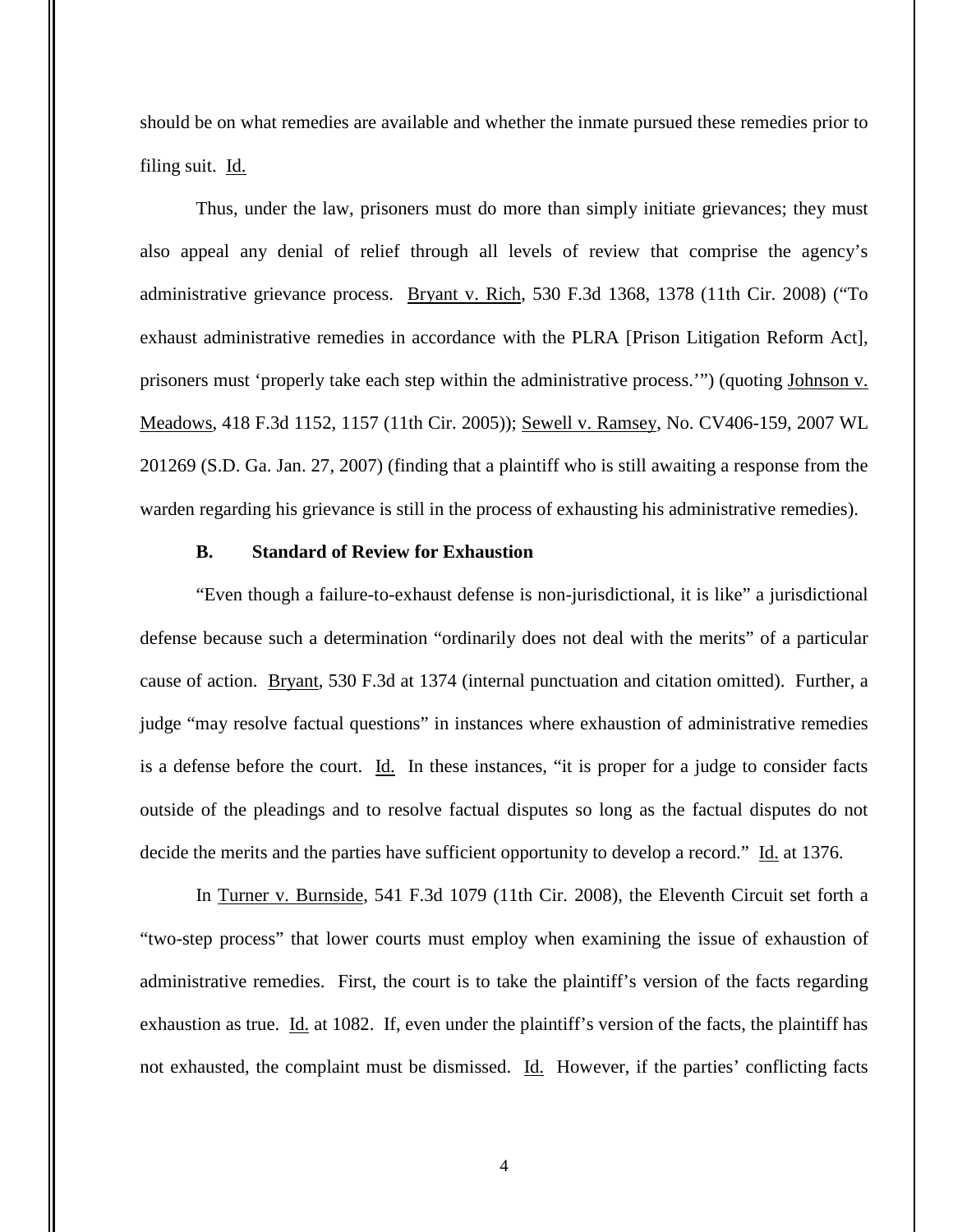leave a dispute as to whether plaintiff has exhausted, the court need not accept all of plaintiff's facts as true. Id. Rather, "the court then proceeds to make specific findings in order to resolve the disputed factual issues[.]" Id. "Once the court makes findings on the disputed issues of fact, it then decides whether under those findings the prisoner has exhausted his available administrative remedies." Id. at 1083. The Eleventh Circuit has held that a district court may consider materials outside of the pleadings and resolve factual disputes regarding exhaustion in conjunction with a Rule 12(b)(6) motion to dismiss so long as the factual disputes do not decide the merits of the case. See Bryant, 530 F.3d at 1376–77.

#### **C. Analysis of Ochoa's Efforts at Exhaustion**

In his Petition, Ochoa concedes that he did not pursue any administrative remedies before filing suit. (Doc. 1, p. 2.) Respondent asserts that Ochoa has never pursued any of the available administrative measures at any of the required levels. (Doc. 8-1, pp. 1–2, 8.) Ochoa has not provided any reply to this contention.

Inmates at D. Ray James must exhaust administrative remedies, beginning their grievance process locally with the Warden by using the contractor's grievance procedures. (Id. at p. 2.) This involves an attempt at informal resolution, which, if unsuccessful, is followed by filing a formal complaint with the Warden using a BP-9 form. (Id.) An inmate may appeal the Warden's response to the inmate's complaint by filing a BP-10 firm with the Regional Director. (Id.) If the Regional Director denies the appeal, the inmate may then file a final appeal with the Office of General Counsel in Washington, D.C. by submitting a BP-11 form. (Id.)

The evidence before the Court reveals that Ochoa did not submit any administrative remedy filings at all, much less filings related to the allegations raised in his Petition. (Id. at pp. 1–2, 8.) Additionally, based on Respondent's submissions, it appears that administrative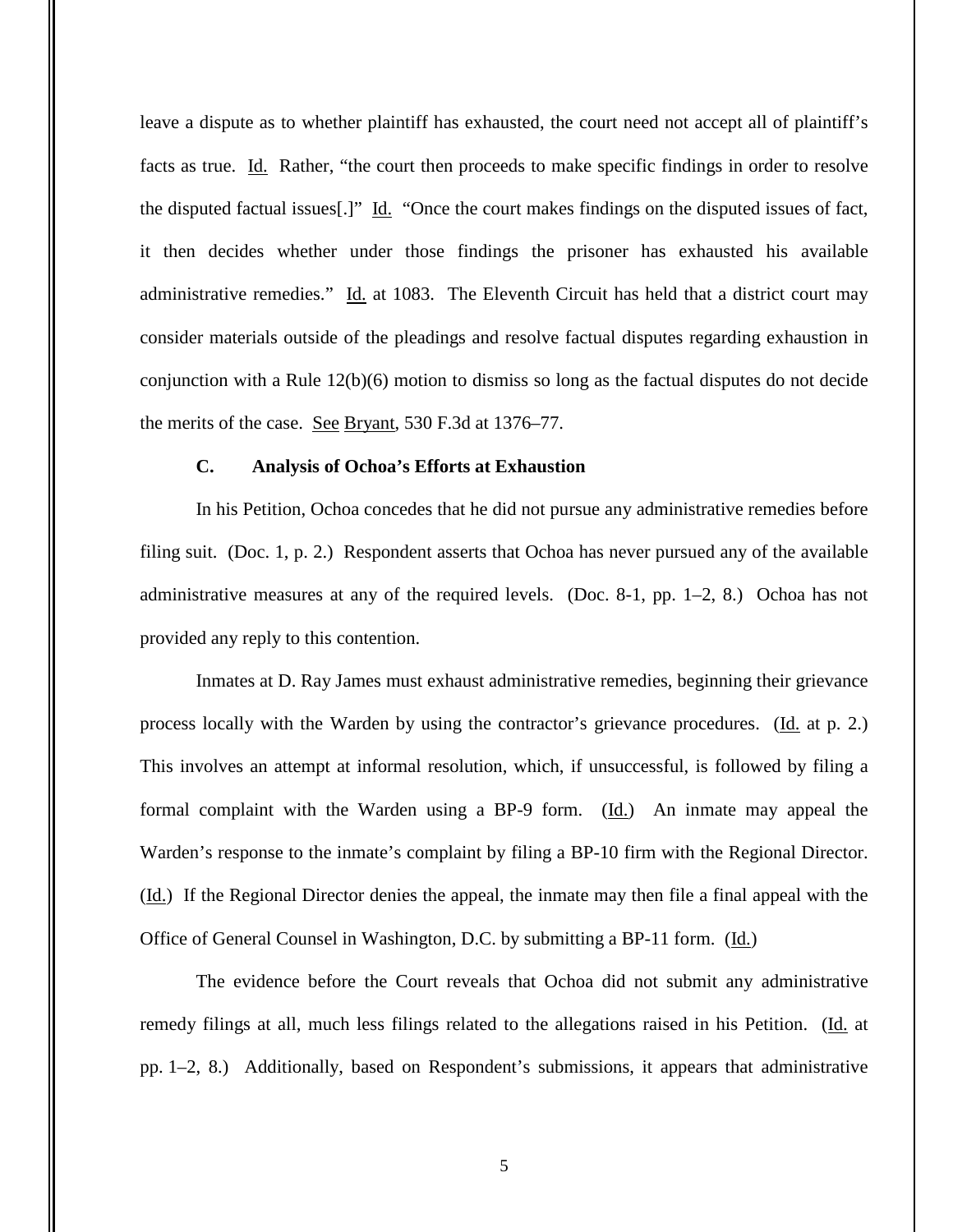remedies are available to Ochoa, and Ochoa has raised no contentions to the contrary. Thus, under the second Turner step, the Court finds Respondent's account of Ochoa's exhaustion to be the more credible account.

Accordingly, the Court should **DISMISS** Ochoa's claims for failure to exhaust.

# **III. Whether Ochoa is "in Custody" Pursuant to the ICE Detainer for Section 2241 Purposes**

 Additionally, because Ochoa is not in ICE's custody, he cannot challenge the propriety of his ICE detainer via a Section 2241 Petition. "A detainer serves to advise another law enforcement agency that the [Department of Homeland Security] seeks custody of an alien presently in the custody of that agency, for the purpose of arresting and removing the alien." 8 C.F.R. § 287.7(a). "The detainer is a request that such agency advise the Department, prior to release of the alien, in order for the Department to arrange to assume custody, in situations when gaining immediate physical custody is either impracticable or impossible." Id.

The Eleventh Circuit has held that challenges to immigration detainers may only be brought under certain limited circumstances not present here. Orozco v. Immigration and Naturalization Servs., 911 F.2d 539, 541 (11th Cir. 1990).<sup>2</sup> However, the Eleventh Circuit has also held that the filing of a detainer, standing alone, does not cause a prisoner to come within the custody of DHS or ICE. Oguejiofor v. Att'y Gen. of the U.S., 277 F.3d 1305, 1308 n.2 (11th Cir. 2002); Orozco, 911 F.2d at 541. This position is in accord with several other Courts of Appeals. See, e.g., Zolicoffer v. U.S. Dep't of Justice, 315 F.3d 538, 539 (5th Cir. 2003); Garcia

 $\overline{a}$ 

 $2^2$  Since Orozco, the Eleventh Circuit has held that challenges to removal proceedings cannot be brought under Section 2241. Themeus v. U.S. Dep't of Justice, 643 F. App'x 830, 832 (11th Cir. 2016) ("Following enactment of the REAL ID Act of 2005, district courts lack habeas jurisdiction to entertain challenges to final orders of removal.").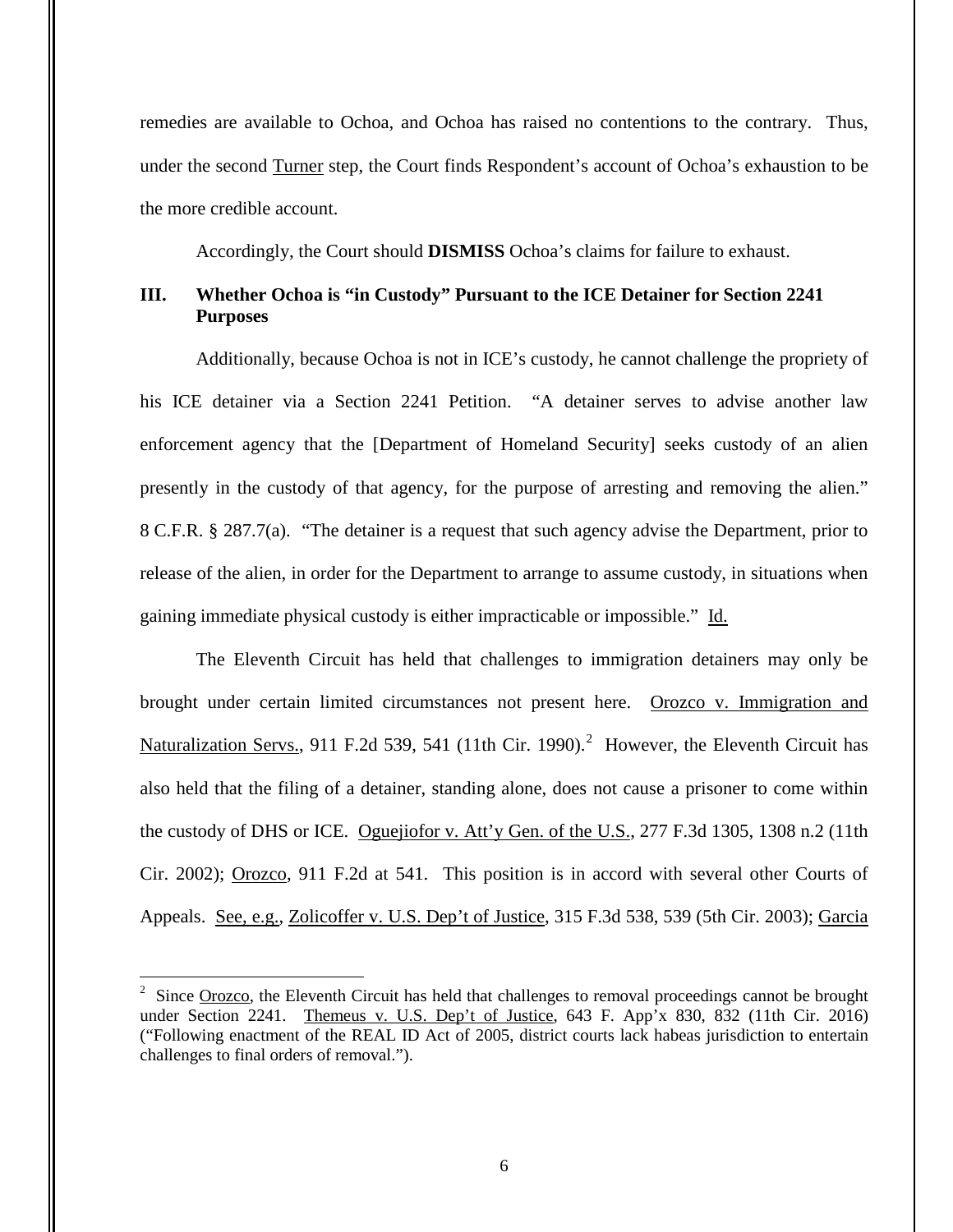v. Taylor, 40 F.3d 299, 303–04 (9th Cir. 1994); Santana v. Chandler, 961 F.2d 514, 516 (5th Cir. 1992); Prieto v. Gulch, 913 F.2d 1159, 1162 (6th Cir. 1990); Mohammed v. Sullivan, 866 F.2d 258, 260 (8th Cir. 1989). "The underlying rationale of these courts is that a detainer, as distinguished from other [ICE] orders, does not put a 'hold' on" the individual. Ryan v. Dep't of Homeland Sec., No. 3:09cv399/LAC/MD, 2010 WL 1433166, at \*1 (N.D. Fla. Mar. 8, 2010); accord Galaviz-Medina v. Wooten, 27 F.3d 487, 493 (10th Cir. 1994) (noting that the lodging of a detainer, without more, is insufficient to render the alien "in custody").

Generally, a detainer is viewed as "an informal process advising prison officials that a prisoner is wanted on other pending charges and requesting notification prior to the prisoner's release." Id. (internal citation omitted). "In the immigration context, a detainer usually serves only as a notice to prison authorities that . . . ICE is going to be making a decision about the deportability of the alien in the future." Id. (citing Campillo v. Sullivan, 853 F.2d 593, 595 (8th Cir. 1988)). "The reasoning follows that the detainer does not serve to establish conclusively either present or future restraints on the prisoner's liberty." Id. "Because there is no actual claim to the individual following the completion of his criminal sentence, there is no custody." Id.

Thus, Ochoa is not "in custody" of ICE for purposes of Section 2241 simply because ICE lodged a detainer against him. Furthermore, Ochoa does not contend that ICE served him with an order to show cause or a final deportation order or that there was some other reason he should be considered in the custody of ICE. See Alanis-Bustamonte v. Reno, 201 F.3d 1303, 1309 (11th Cir. 2000) (a show cause order, in combination with a warrant on a detainer, are prerequisites to formal commencement of removal proceedings). Because Ochoa is not "in custody" of ICE at this time, this Court lacks subject matter jurisdiction under 28 U.S.C. § 2241 to address his claim.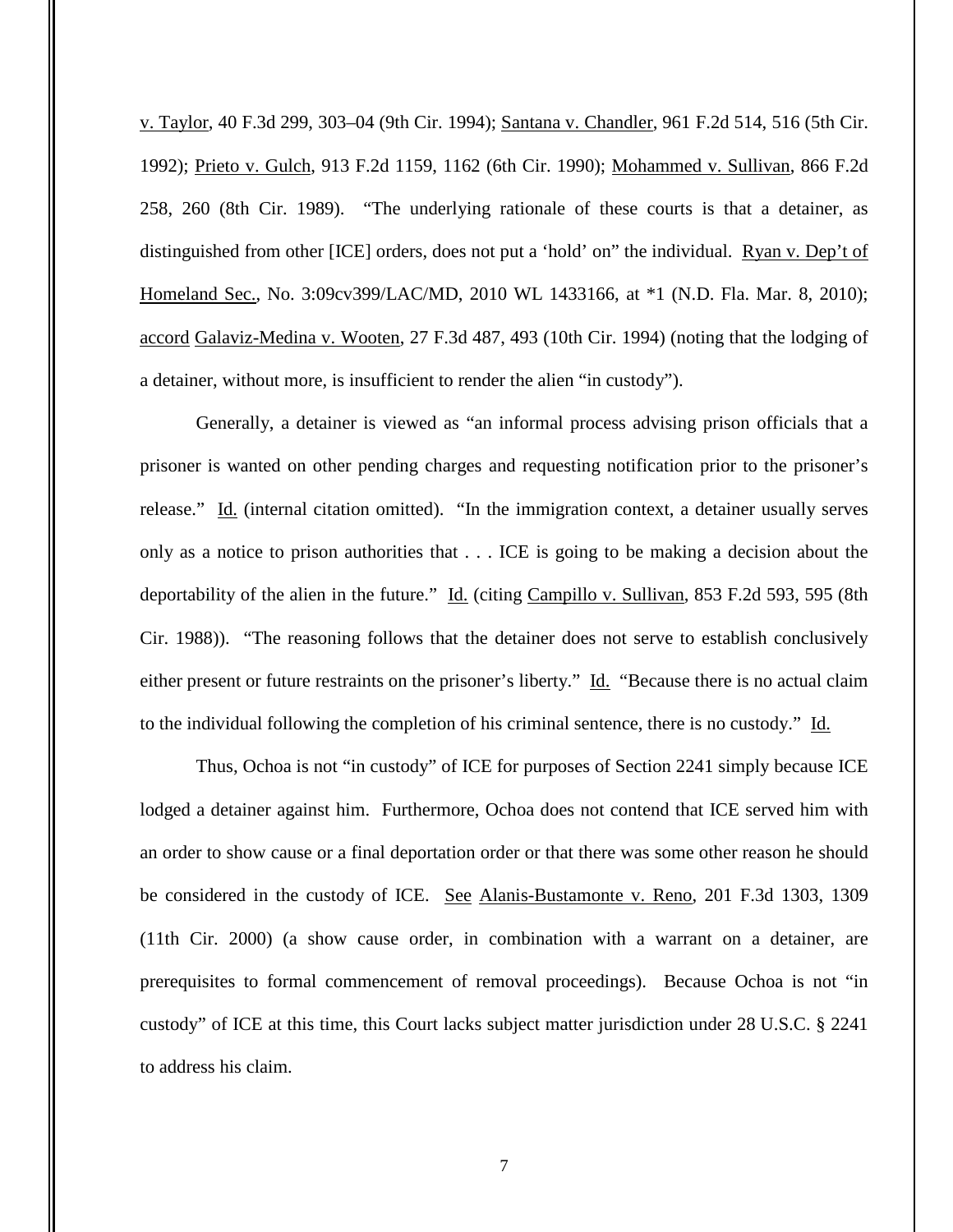Accordingly, this provides additional, independent grounds for the Court to **DISMISS** Ochoa's Petition. 3

## **II. Leave to Appeal** *in Forma Pauperis*

The Court should also deny Ochoa leave to appeal *in forma pauperis*. Though Ochoa has, of course, not yet filed a notice of appeal, it would be appropriate to address these issues in the Court's order of dismissal. Fed. R. App. P. 24(a)(3) (trial court may certify that appeal of party proceeding *in forma pauperis* is not taken in good faith "before or after the notice of appeal is filed").

An appeal cannot be taken *in forma pauperis* if the trial court certifies that the appeal is not taken in good faith. 28 U.S.C. § 1915(a)(3); Fed. R. App. P. 24(a)(3). Good faith in this context must be judged by an objective standard. Busch v. Cty. of Volusia, 189 F.R.D. 687, 691 (M.D. Fla. 1999). A party does not proceed in good faith when he seeks to advance a frivolous claim or argument. See Coppedge v. United States, 369 U.S. 438, 445 (1962). A claim or argument is frivolous when it appears the factual allegations are clearly baseless or the legal theories are indisputably meritless. Neitzke v. Williams, 490 U.S. 319, 327 (1989); Carroll v. Gross, 984 F.2d 392, 393 (11th Cir. 1993). Stated another way, an *in forma pauperis* action is frivolous, and thus, not brought in good faith, if it is "without arguable merit either in law or fact." Napier v. Preslicka, 314 F.3d 528, 531 (11th Cir. 2002); see also Brown v. United States, Nos. 407CV085, 403CR001, 2009 WL 307872, at \*1–2 (S.D. Ga. Feb. 9, 2009).

<sup>&</sup>lt;sup>3</sup> Respondent also contends that, to the extent Ochoa seeks placement in a halfway house, the Court cannot grant him that relief. (Doc. 8, pp. 3–5.) Respondent explains that an inmate has no right to be in any particular institution, and BOP's discretionary placement decisions are not subject to judicial review. However, while Ochoa's Petition is difficult to follow, it does not appear that he directly requests placement in a halfway house. Rather, it appears he is asking the Court to remove the detainer against him so that he may then be eligible for halfway house placement. Regardless, if Ochoa does request placement in a halfway house, the Court cannot grant him that relief for the reasons stated in Respondent's brief and Ochoa's failure to exhaust his administrative remedies. (Id.)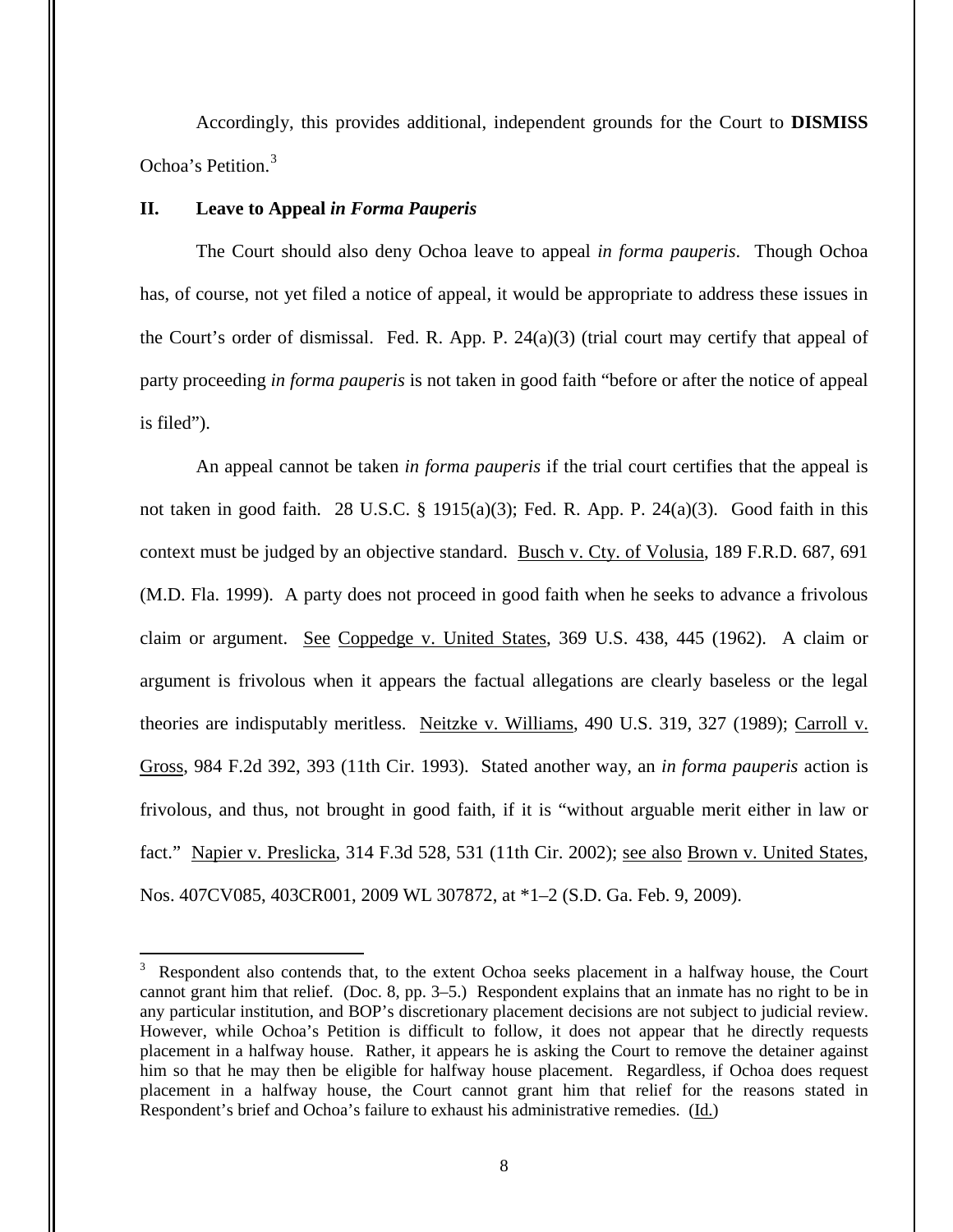Given the above analysis of Ochoa's Petition and Respondent's Response, there are no non-frivolous issues to raise on appeal, and an appeal would not be taken in good faith. Thus, the Court should **DENY** Ochoa *in forma pauperis* status on appeal.

### **CONCLUSION**

Based on the foregoing, I **RECOMMEND** that the Court **DISMISS without prejudice** Ochoa's Petition for Writ of Habeas Corpus, filed pursuant to 28 U.S.C. § 2241, (doc. 1), and **DIRECT** the Clerk of Court to **CLOSE** this case. I further **RECOMMEND** that the Court **DENY** Ochoa leave to proceed *in forma pauperis*.

The Court **ORDERS** any party seeking to object to this Report and Recommendation to file specific written objections within **fourteen (14) days** of the date on which this Report and Recommendation is entered. Any objections asserting that the Magistrate Judge failed to address any contention raised in the pleading must also be included. Failure to do so will bar any later challenge or review of the factual findings or legal conclusions of the Magistrate Judge. See 28 U.S.C. §  $636(b)(1)(C)$ ; Thomas v. Arn, 474 U.S. 140 (1985). A copy of the objections must be served upon all other parties to the action. The filing of objections is not a proper vehicle through which to make new allegations or present additional evidence.

Upon receipt of objections meeting the specificity requirement set out above, a United States District Judge will make a *de novo* determination of those portions of the report, proposed findings, or recommendation to which objection is made and may accept, reject, or modify in whole or in part, the findings or recommendations made by the Magistrate Judge. Objections not meeting the specificity requirement set out above will not be considered by a District Judge. A party may not appeal a Magistrate Judge's report and recommendation directly to the United States Court of Appeals for the Eleventh Circuit. Appeals may be made only from a final